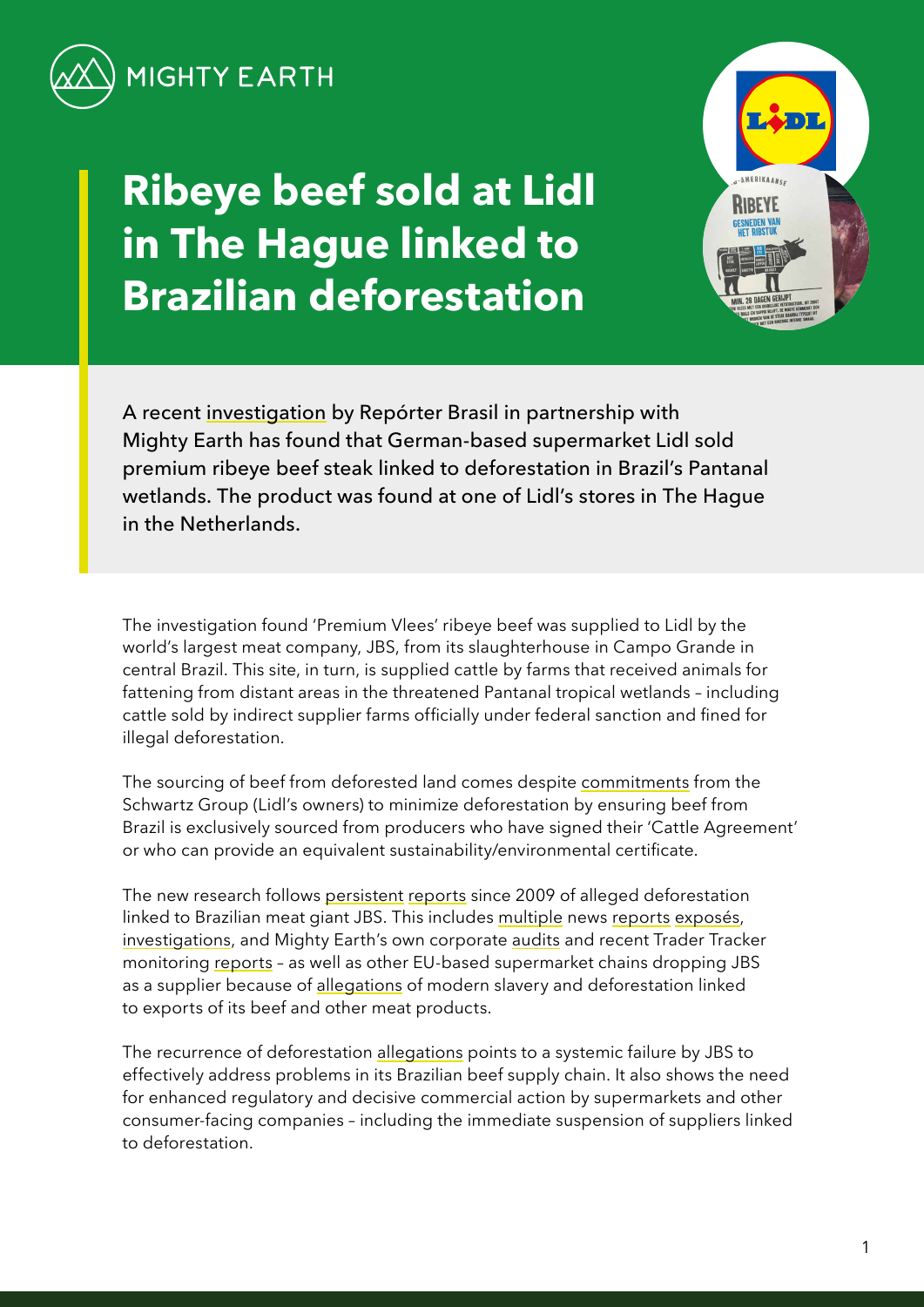### **BEEF DRIVES FOREST DESTRUCTION IN BRAZIL**

Brazil is the world's [largest](http://resources.trase.earth/documents/zuErmgassen-et-al._2020_PNAS.pdf) beef exporter, exporting two million tonnes of beef each year. The production of beef is a major [driver](https://www.pnas.org/content/117/50/31770) of deforestation in the Amazon and other key habitats like the Cerrado woody savanna and the Pantanal wetlands. Scientists [estimate](http://resources.trase.earth/documents/zuErmgassen-et-al._2020_PNAS.pdf) that two-thirds of cleared land in the Amazon and Cerrado has been converted to cattle pasture, and [57 million hectares](https://mapbiomas-br-site.s3.amazonaws.com/Infograficos/Cole%C3%A7%C3%A3o6/MBI-Infografico-6.0-PTBR-amazonia.jpg) of the Brazilian Amazon is now used for cattle ranching. In 2017, about a third of Brazil's beef exports were [assessed](https://www.greenpeace.org.uk/wp-content/uploads/2020/08/Greenpeace_StillSlaughtering_Spreads.pdf) to have come from the Amazon. In 2020 Brazil [exported](https://comtrade.un.org/data/) some 25,700 tonnes of processed beef to the Netherlands, worth \$100 million.

While headquartered in Brazil, JBS has over 450 facilities and offices in more than 20 countries. With annual revenues of \$50 billion, JBS is the world's largest producer of beef – slaughtering almost [35,000](https://api.mziq.com/mzfilemanager/v2/d/043a77e1-0127-4502-bc5b-21427b991b22/538783c9-1d5e-953e-ba35-28f17db11226?origin=2) cattle a day in Brazil alone. Despite the deforestation risks, JBS's global meat exports are booming – JBS saw a 40% increase in trade volume from Brazil between 2017 and 2019, and JBS was [responsible](https://www.greenpeace.org.uk/wp-content/uploads/2020/08/Greenpeace_StillSlaughtering_Spreads.pdf) for about a third of Brazil's beef exports in 2019. The company's second quarter of 2021 was its [biggest ever](https://finance.yahoo.com/news/1-brazils-jbs-posts-strong-224226804.html?guccounter=1&guce_referrer=aHR0cHM6Ly93d3cuaWF0cC5vcmcv&guce_referrer_sig=AQAAABdT93lLY91R8SPKPay05KR4mWmDZRorEW5mKwK2W2egIQNszFN1d1JRO4PaeB3YurXqajstvyRoxzxpu_kySvLy4Oh20Vc74FgmYWxJyp8NRTHzcvMMfZoLYQClpq7LkLCygtv6PZE_saMcBaCeG6Tn7Cd5KN7xAgnrh_HgUNUB) in terms of global sales and net profit.

There is a risk that cattle purchased by JBS have at some point grazed on deforested land, either in the Amazon or other key habitats impacted by environmental devastation such as the Pantanal wetlands. In 2020 the strongest fires in decades were seen in the Pantanal, with cattle pasture clearing one of the main drivers of the outbreaks.

## **LIDL'S LINKS TO BRAZILIAN DEFORESTATION**

Repórter Brasil traced the opaque JBS's supply chain links and found that Pica Pau Farm, located in Rio Negro, Mato Grosso do Sul, has regularly supplied the JBS slaughterhouse at Campo Grande over the last two years. The owner of Pica Pau farm, Osvaldo Firmino de Souza, purchased cattle for fattening from two indirect supplier farms in the Pantanal which have been officially sanctioned for illegal deforestation.

In December 2018 the Brazilian federal environment agency IBAMA found illegal deforestation of 181 hectares of Pantanal land at **Santa Therezinha do Piquiri Farms I, II and III**. The owner was fined for the crime and the land was indicted – or embargoed – by the IBAMA anti-deforestation environment agency. Repórter Brasil found that even after the crime and interdiction, animals from Santa Therezinha do Piquiri continued to be sent for fattening to Pica Pau Farm in Rio Negro – JBS's direct supplier.

Repórter Brasil found a similar situation involving another supplier of the same JBS meatpacking plant in Campo Grande. Rancher Hélio de Lima is the owner of the **Tereré Farm**, a 40,000-hectare estate in Porto Murtinho in Mato Grosso do Sul. In 2014 IBAMA interdicted 2,300 hectares of the farm which had been illegally deforested. Records show the same crime had been found there four years earlier. The Tereré Farm specialises in breeding calves, which are later sent for rearing and fattening on other properties belonging to the farmer Hélio de Lima, from where the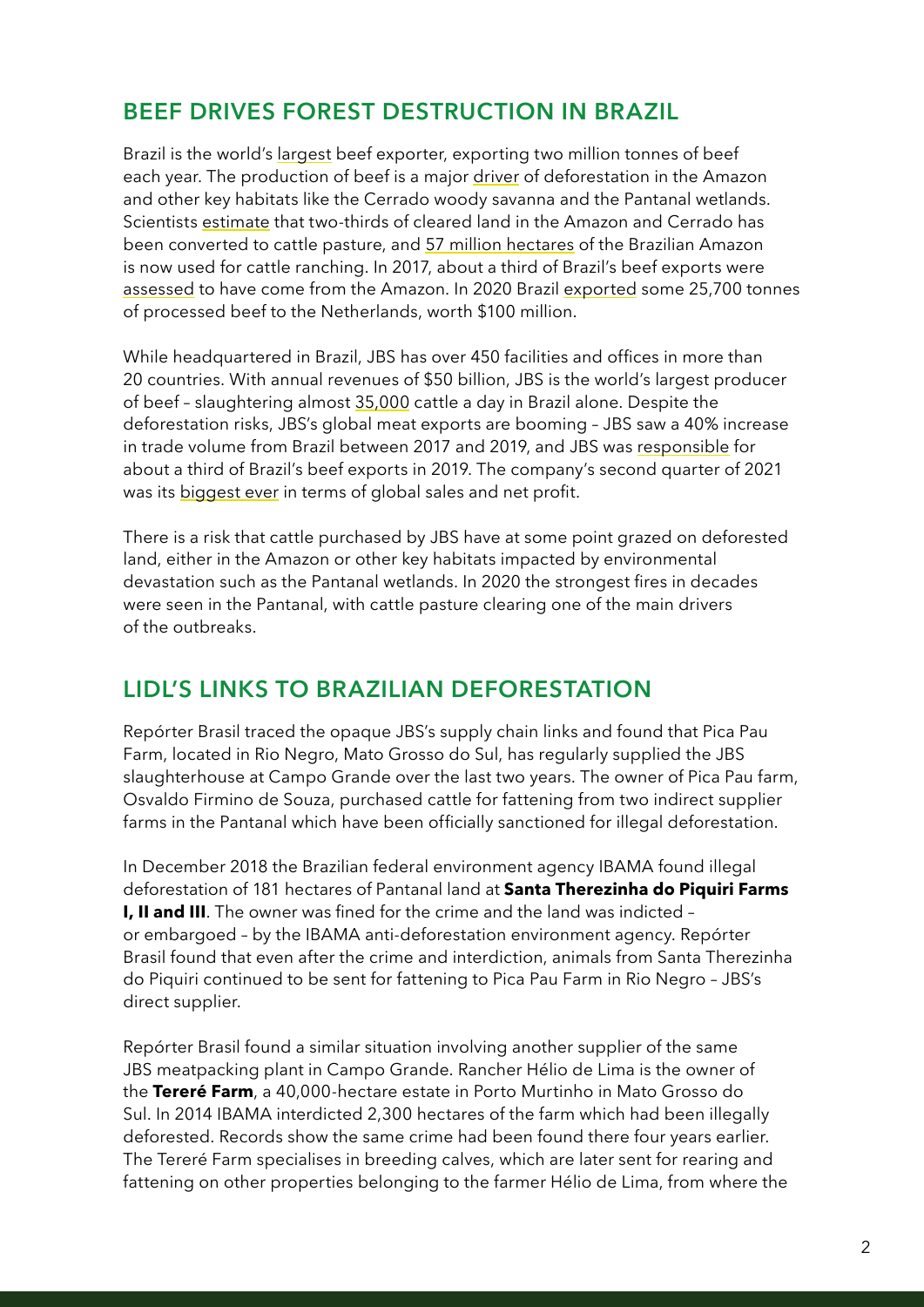animals are sent for slaughter. They include the Monza Farm in Campo Grande and the Morro Grande Farm in Terenos, which are both direct suppliers to the JBS export slaughterhouse and meatpacking plant at Campo Grande. Repórter Brasil found that the Campo Grande slaughterhouse supplied the 'Premium Vlees' ribeye beef steak sold in Lidl in The Hague, the Netherlands.



Indirect supplier **Santa Therezinha do Piquiri Farms I, II, and III** in Corumbá in the Pantanal was interdicted and fined for illegal deforestation in 2018



Indirect supplier **Tereré Farm**, a 40,000-hectare ranch in Porto Murtinha in Mato Grosso do Sul in Brazil had 2,300 hectares interdicted for illegal deforestation in 2014. Calves are sent from Tereré to other farms, including Monza Farm in Campo Grande and Morro Grande Farm in Terenos, and both send cattle to JBS's Campo Grande slaughterhouse – which supplies the Premium Vlees' ribeye beef steak sold at Lidl supermarket in The Hague, the Netherlands. Image taken December 2020.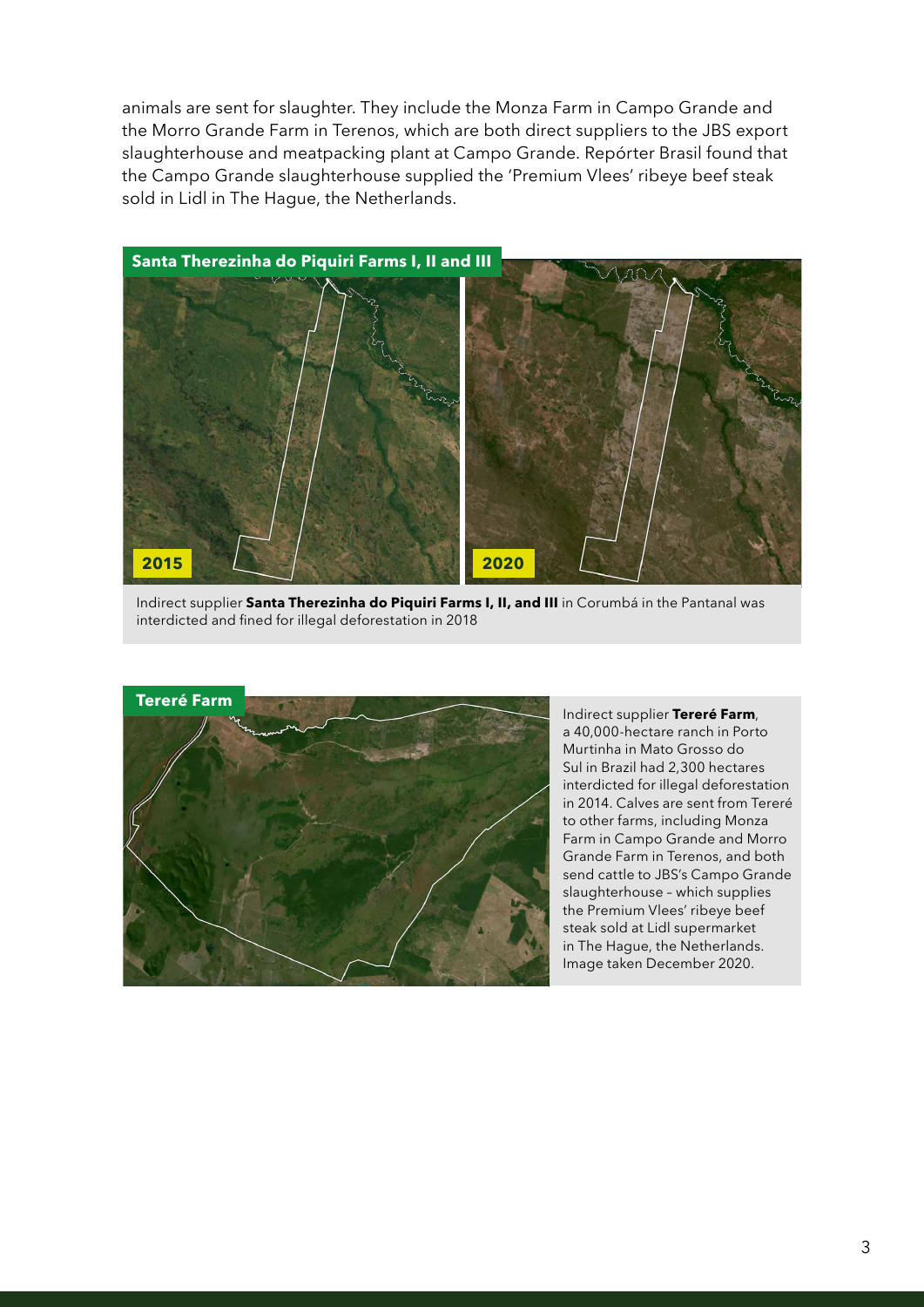# **LINKS BETWEEN PANTANAL ECOSYSTEM DESTRUCTION AND BEEF SOLD AT LIDL IN THE HAGUE**

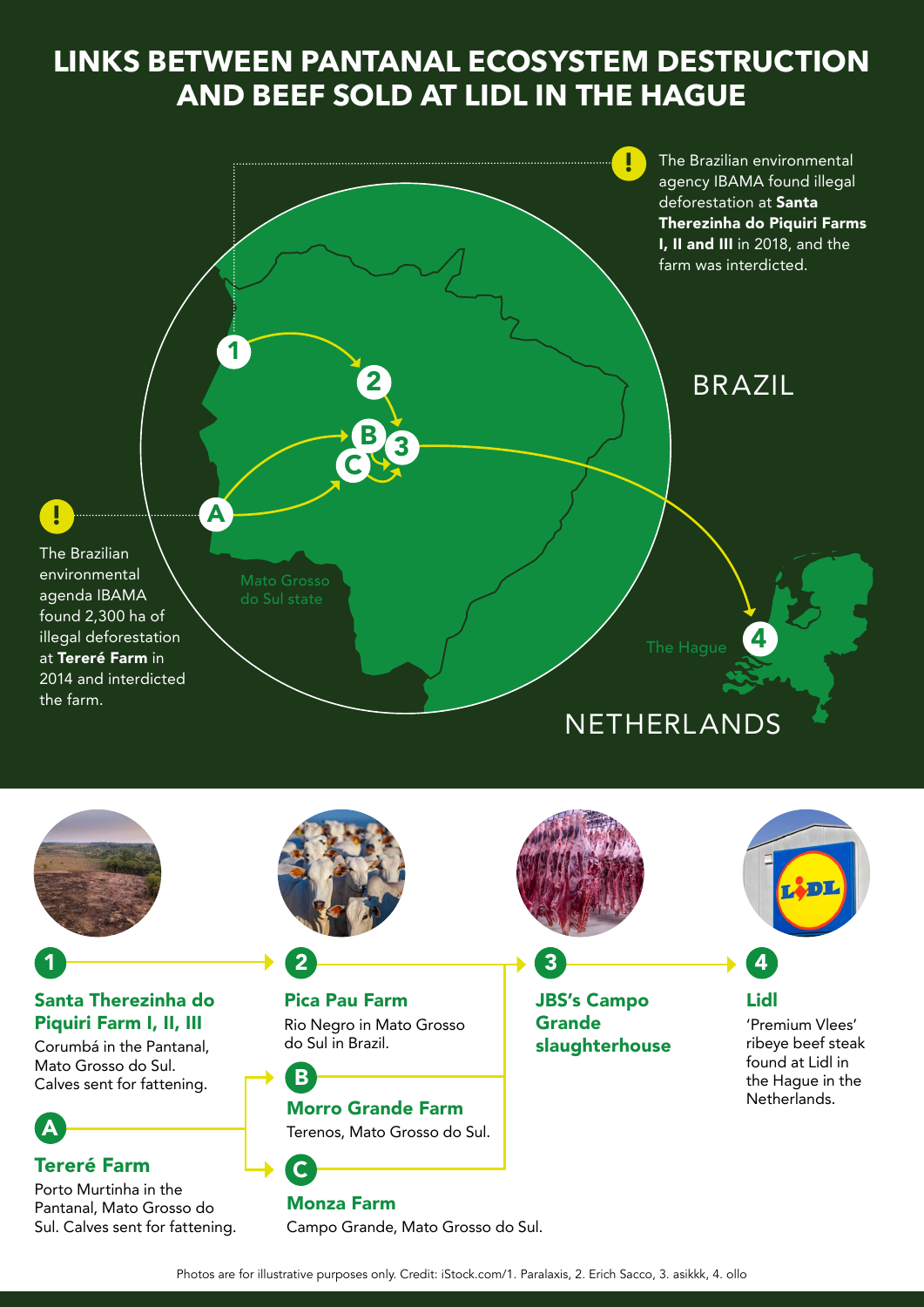Researchers from Repórter Brasil took photos of sample Premium Vlees ribeye beef processed by JBS at Campo Grande in Brazil and for sale at a Lidl supermarket in The Hague on March 24, 2021.

In response to a request for information from Mighty Earth in December 2021, Lidl Netherlands stated that "given the risk of deforestation linked to beef with South American origin, we have decided together with our supplier to look for alternative sourcing. The result is that from January 2022 onwards we will not sell beef with South-American origin in our fixed assortment."



While this move helps Lidl reduce their exposure to South American deforestation, acting in one country does not substitute for an overarching approach on deforestation that covers all Lidl stores in the world.

Based on the allegations presented and JBS's history of related violations, **Mighty Earth urges Lidl to immediately suspend JBS as a supplier of beef products to all its global stores.** 

More specifically:

- Lidl should suspend all direct and indirect supplier contracts with JBS in light of this investigation and multiple earlier ones. Any suspension should only be reversed once JBS has agreed to adopt a meaningful zero deforestation and zero-conversion policy, as well as stringent monitoring of both direct and indirect suppliers with full traceability.
- Lidl should adopt time-bound, specific and group-wide commitments to eliminate deforestation, ecosystem conversion, and human rights abuses from their global beef supply chains.
- Lidl must ensure effective implementation by monitoring suppliers' practices and requiring suppliers to provide evidence of compliance. This compliance, in practice, means that JBS should provide full traceability of both direct and indirect suppliers.
- Lidl should regularly and publicly report on progress toward deforestation and conversion-free beef commitments, using verified metrics and disclosing all farm suppliers to enhance supply chain traceability.
- Lidl should make full supply chain transparency, monitoring, and traceability a condition of trade with suppliers for commodities with deforestation, environmental, and human rights risks.
- Lidl should set goals to shift its meat sales to alternative proteins such as plant-based products.